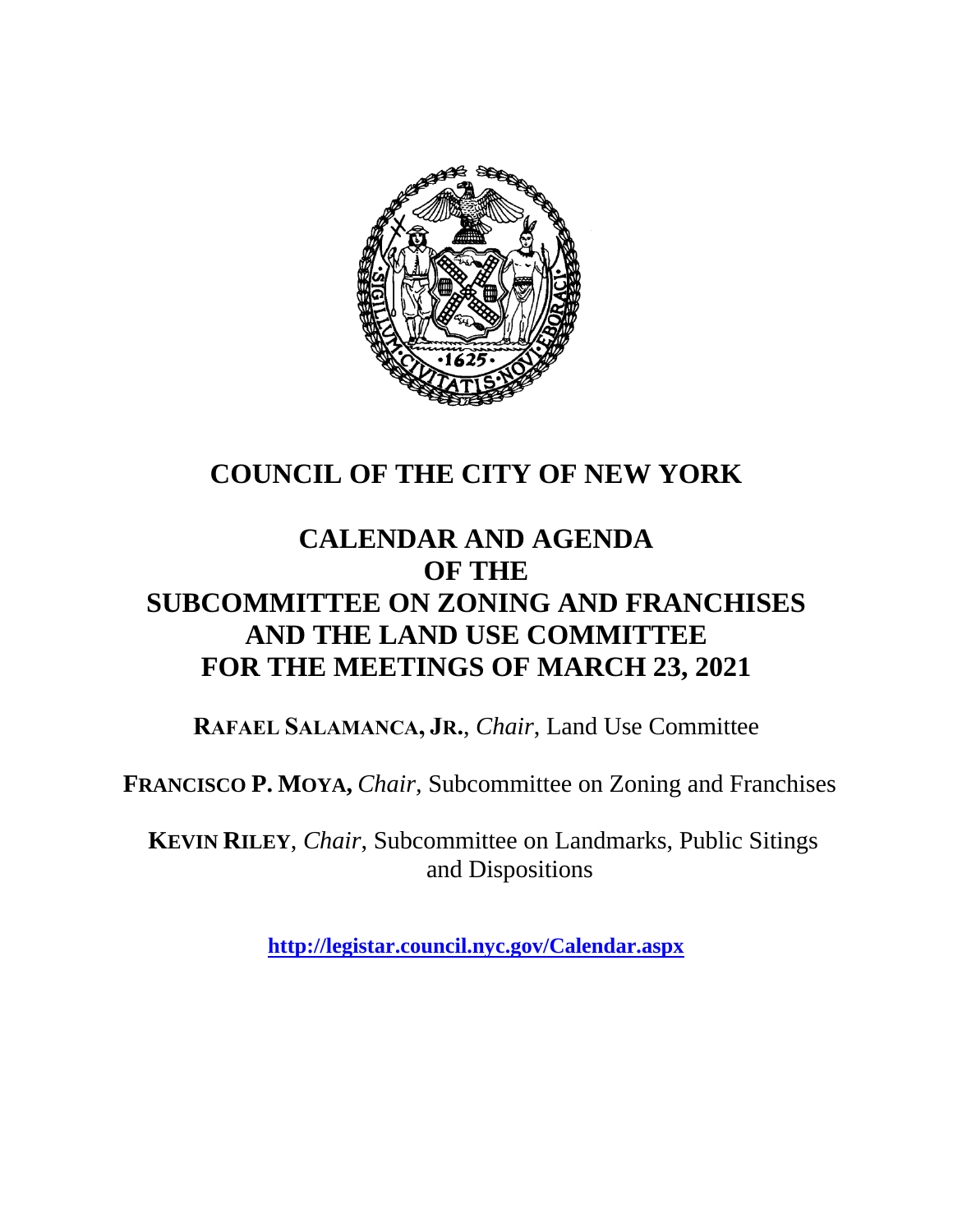# **Table of Contents**

#### **Item No. Page**

*Subcommittee on Zoning and Franchises Public Hearing/Meeting Scheduled for 03/23/21 commencing at 10:30 A.M., Remote Hearing*

1. Arverne East (Pre. L.U. Nos. 738-740)…………………………………….… 3-4

*The Land Use Committee Meeting Scheduled for 03/23/21 Commencing at 11:00 A.M.*

### **Table of Contents**

#### **Item No. Page**

|    | 1. 737 Fourth Avenue Rezoning (Pre. L.U. Nos. 733 and 734) | $5 - 6$        |
|----|------------------------------------------------------------|----------------|
| 2. |                                                            | $6 - 7$        |
| 3. |                                                            | $\overline{7}$ |
| 4. |                                                            | 8              |
| 5. | Harlem Open Door Cluster – Article XI (Pre. L.U. No. 744)  | 8              |
| 6. |                                                            | 9              |
| 7. |                                                            | $9-10$         |
| 8. |                                                            | 10             |
| 9. | 50-25 Barnett Avenue Rezoning (Pre. L.U. Nos.748 and 749)  | $10 - 11$      |
|    |                                                            | $11 - 12$      |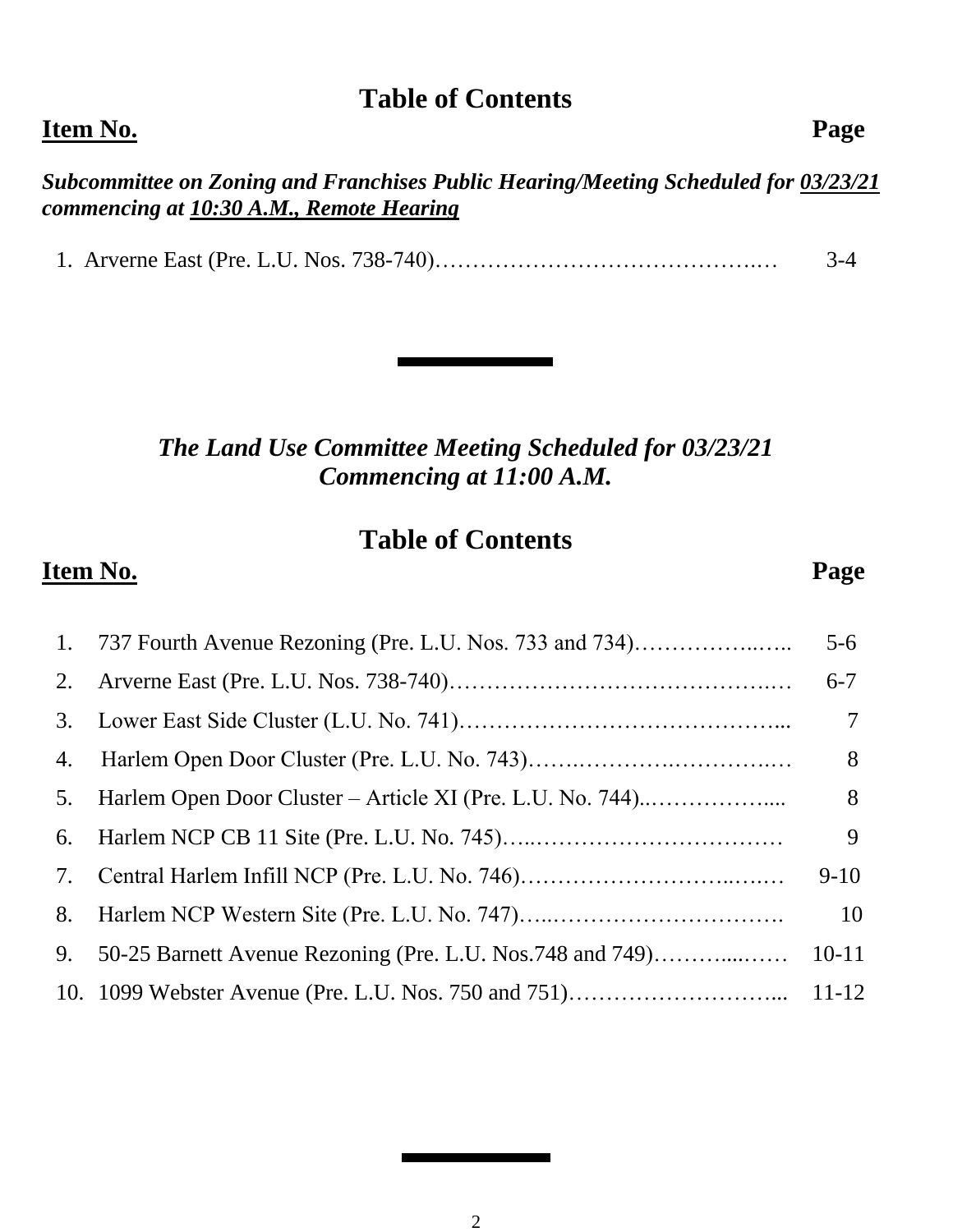# **SUBCOMMITTEE ON ZONING AND FRANCHISES**

The Subcommittee on Zoning and Franchises will hold a remote public hearing/meeting on the following matters, commencing at **10:30 A.M., Tuesday, March 23, 2021:**

#### **PRECONSIDERED L.U. NOS. 738 THROUGH 740 ARE RELATED**

#### **PRECONSIDERED L.U. NO. 738**

*The public hearing on this item was held on February 23, 2021 and closed. It was laid over by the Subcommittee on Zoning and Franchises*

#### **ARVERNE EAST**

**OUEENS CB - 14** N 210069 HNO

Application submitted by the Department of Housing Preservation and Development (HPD)

- 1. pursuant to Article 16 of the General Municipal Law of New York State for:
	- a. the designation of 40 parcels within the Arverne Urban Renewal Area generally bounded as an Urban Development Action Area; and
	- b. Urban Development Action Area Project for such area:

to facilitate a natural area preserve and residential, commercial and community facility space in the Arverne Urban Renewal Area**.**

#### **PRECONSIDERED L.U. NO. 739**

*The public hearing on this item was held on February 23, 2021 and closed. It was laid over by the Subcommittee on Zoning and Franchises*

#### **ARVERNE EAST**

#### **QUEENS CB - 14 C 210070 ZMQ**

Application submitted by the Department of Housing Preservation and Development (HPD), pursuant to Sections 197-c and 201 of the New York City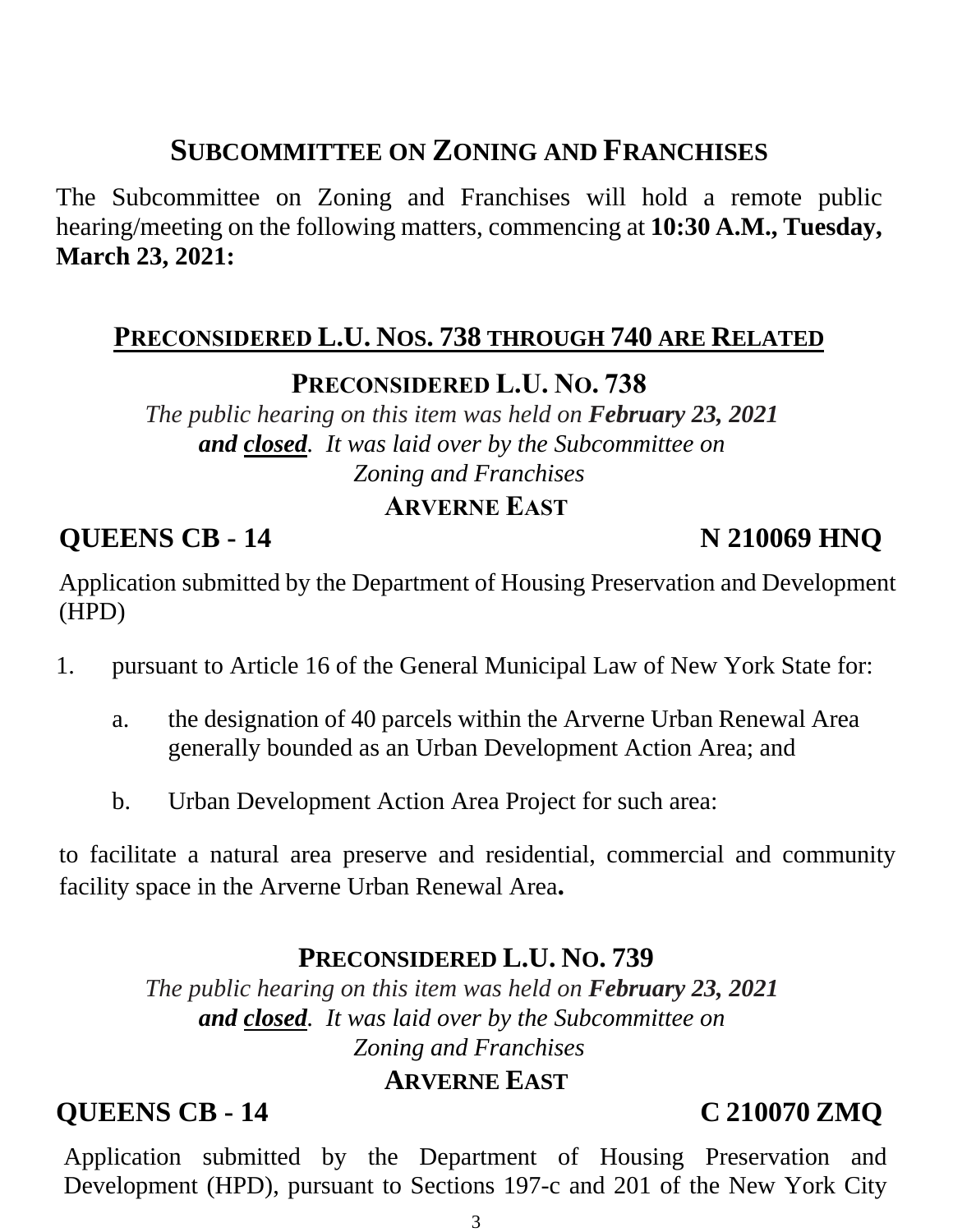Charter for an amendment to the Zoning Map, Section No. 31a:

- 1. changing from a C4-4 District to an M1-4/R6 District property bounded by a line 120 feet westerly of Beach 35th Street, a line perpendicular to the westerly street line of Beach 35th Street distant 370 feet northerly (as measured along the street line) from the point of intersection of the northerly street line of Ocean Front Road and the westerly street line of Beach 35th Street, Beach 35th Street, and Ocean Front Road; and
- 2. establishing a Special Mixed Use District (MX-21) bounded by a line 120 feet westerly of Beach 35th Street, a line perpendicular to the westerly street line of Beach 35th Street distant 370 feet northerly (as measured along the street line) from the point of intersection of the northerly street line of Ocean Front Road and the westerly street line of Beach 35th Street, Beach 35th Street, and Ocean Front Road;

as shown on a diagram (for illustrative purposes only) dated September 14, 2020.

#### **PRECONSIDERED L.U. NO. 740**

*The public hearing on this item was held on February 23, 2021 and closed. It was laid over by the Subcommittee on Zoning and Franchises*

#### **ARVERNE EAST**

#### **QUEENS CB - 14 N 210071 ZRQ**

Application submitted by the Department of Housing Preservation and Development (HPD) pursuant to Section 201 of the New York City Charter, for an amendment to the Zoning Resolution of the City of New York to amend Article XII, Chapter 3 (Special Mixed Use District) to establish Special Mixed Use District 21.

**The full zoning text may be viewed at the following website: <http://www1.nyc.gov/site/planning/about/cpc-reports/cpc-reports.page>**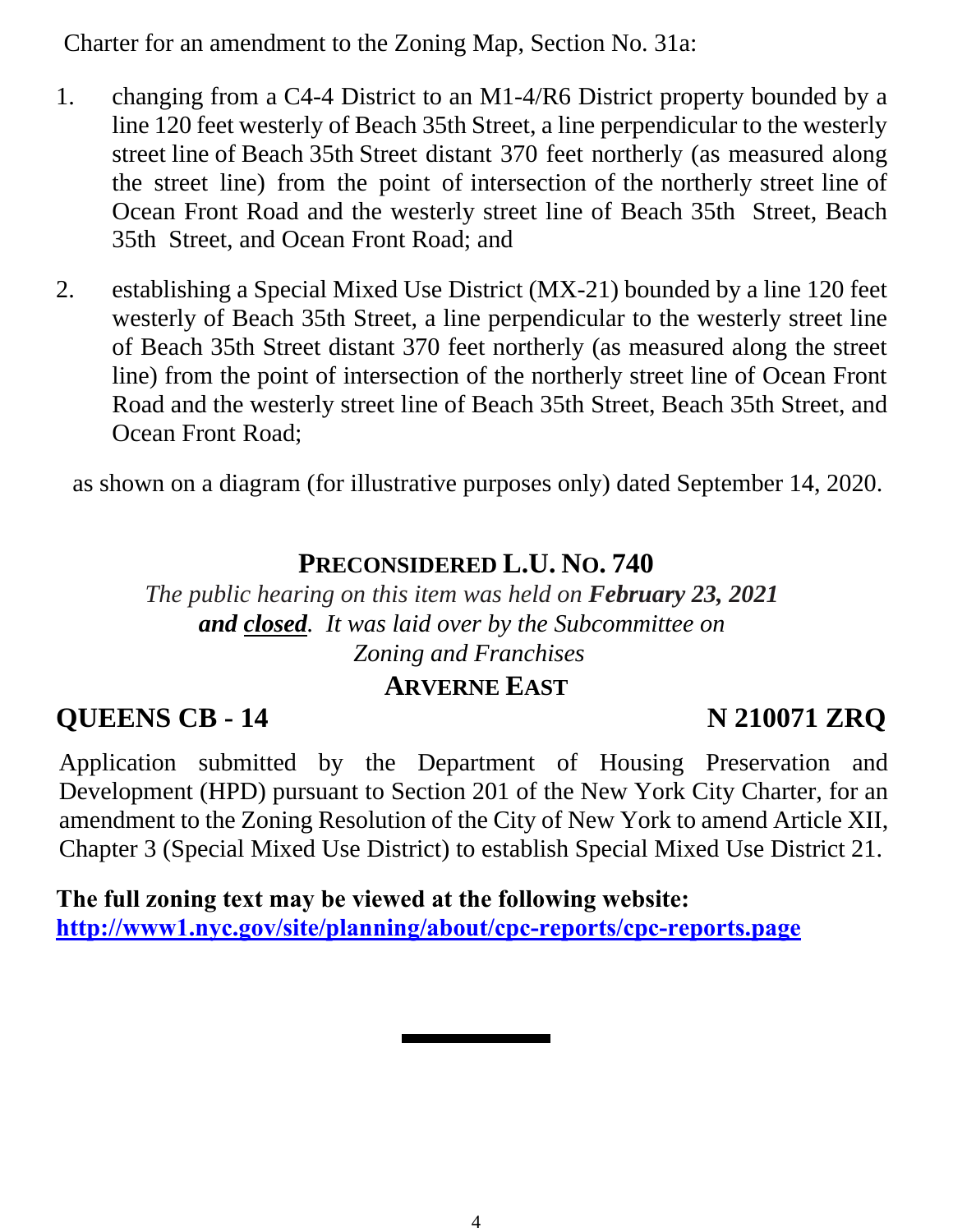# **AGENDA OF THE LAND USE COMMITTEE**

The Land Use Committee will hold a remote meeting commencing at **11:00 A.M. on Tuesday, March 23, 2021**, to consider some items reported out of the Subcommittee at the meetings held March 16, 2021 and March 22, 2021 and conduct such other business as may be necessary.

### **PRECONSIDERED L.U. NOS. 733 AND 734 ARE RELATED**

### **PRECONSIDERED L.U. NO. 733 737 FOURTH AVENUE REZONING BROOKLYN CB - 7 C 200029 ZMK**

Application submitted by 737 Fourth Avenue, LLC, pursuant to Sections 197-c and 201 of the New York City Charter for an amendment of the Zoning Map, Section No. 16d:

- 1. changing from an M1-1D District to an R8A District property bounded by  $24<sup>th</sup>$  Street, a line 100 feet southeasterly of 4th Avenue,  $25<sup>th</sup>$  Street, and  $4<sup>th</sup>$ Avenue;
- 2. establishing within the proposed R8A District a C2-4 District bounded by  $24<sup>th</sup>$ Street, a line 100 feet southeasterly of 4th Avenue, 25<sup>th</sup> Street, and 4<sup>th</sup> Avenue;
- 3. establishing a Special Enhanced Commercial District (EC-1) bounded by 24<sup>th</sup> Street, a line 100 feet southeasterly of 4th Avenue, 25<sup>th</sup> Street, and 4<sup>th</sup> Avenue;

as shown on a diagram (for illustrative purposes only) dated September 14, 2020, and subject to the conditions of CEQR Declaration E-575.

# **PRECONSIDERED L.U. NO. 734 737 FOURTH AVENUE REZONING**

# **BROOKLYN CB - 7** N 200030 ZRK

Application submitted by 737 Fourth Avenue, LLC, pursuant to Section 201 of the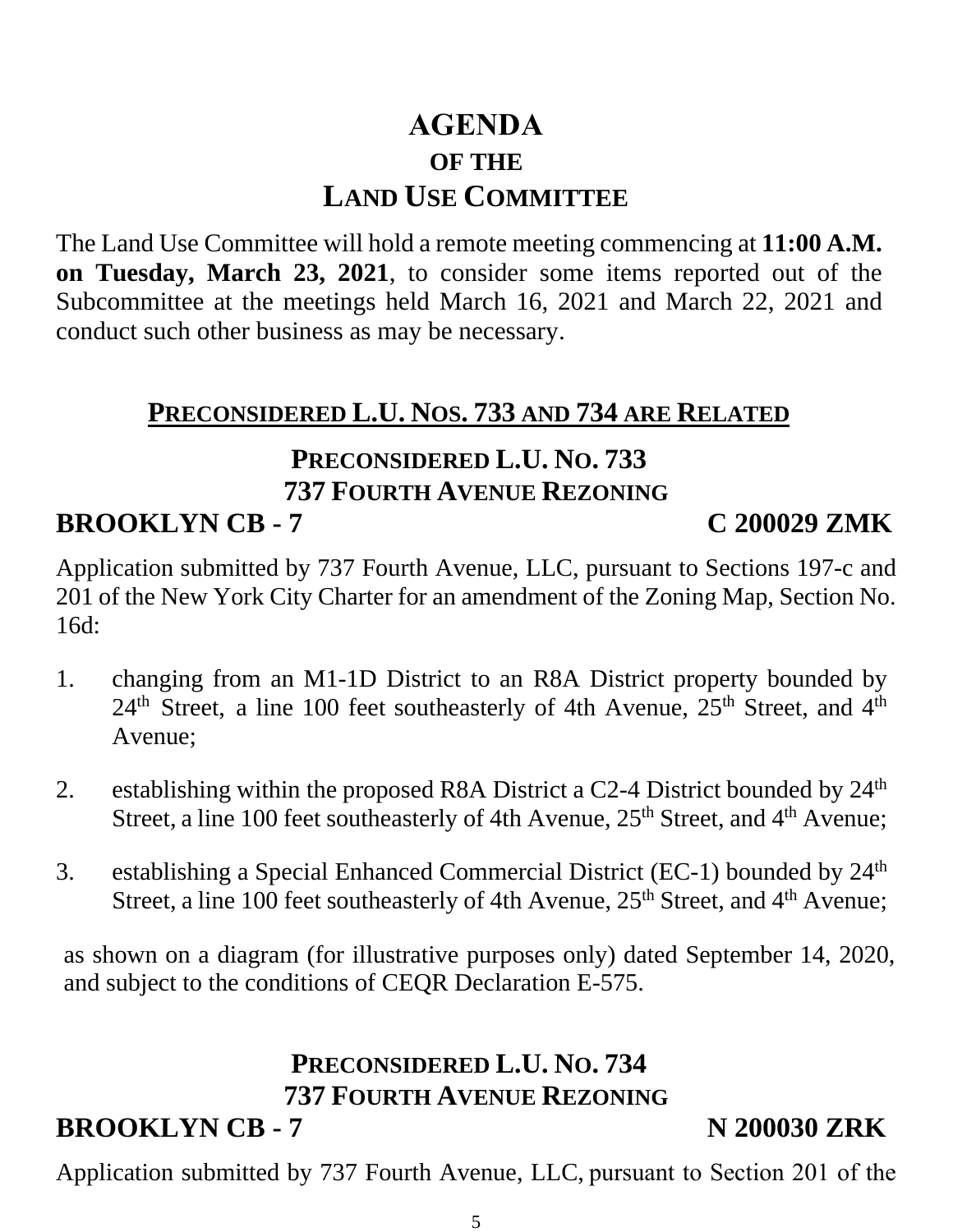New York City Charter, for an amendment of the Zoning Resolution of the City of New York, extending the boundary of Special Enhanced Commercial District 1 in Article XIII, Chapter 2 (Special Enhanced Commercial District), and modifying APPENDIX F for the purpose of establishing a Mandatory Inclusionary Housing area. 

**The full zoning text may be viewed at the following website: <http://www1.nyc.gov/site/planning/about/cpc-reports/cpc-reports.page>**

# **PRECONSIDERED L.U. NOS. 738 THROUGH 740 ARE RELATED PRECONSIDERED L.U. NO. 738**

#### **ARVERNE EAST**

### **QUEENS CB - 14** N 210069 HNQ

Application submitted by the Department of Housing Preservation and Development (HPD)

- 2. pursuant to Article 16 of the General Municipal Law of New York State for:
	- a. the designation of 40 parcels within the Arverne Urban Renewal Area generally bounded as an Urban Development Action Area; and
	- b. Urban Development Action Area Project for such area:

to facilitate a natural area preserve and residential, commercial and community facility space in the Arverne Urban Renewal Area**.**

## **PRECONSIDERED L.U. NO. 739 ARVERNE EAST**

## **QUEENS CB - 14 C 210070 ZMQ**

Application submitted by the Department of Housing Preservation and Development (HPD), pursuant to Sections 197-c and 201 of the New York City Charter for an amendment to the Zoning Map, Section No. 31a:

3. changing from a C4-4 District to an M1-4/R6 District property bounded by a line 120 feet westerly of Beach 35th Street, a line perpendicular to the westerly street line of Beach 35th Street distant 370 feet northerly (as measured along the street line) from the point of intersection of the northerly street line of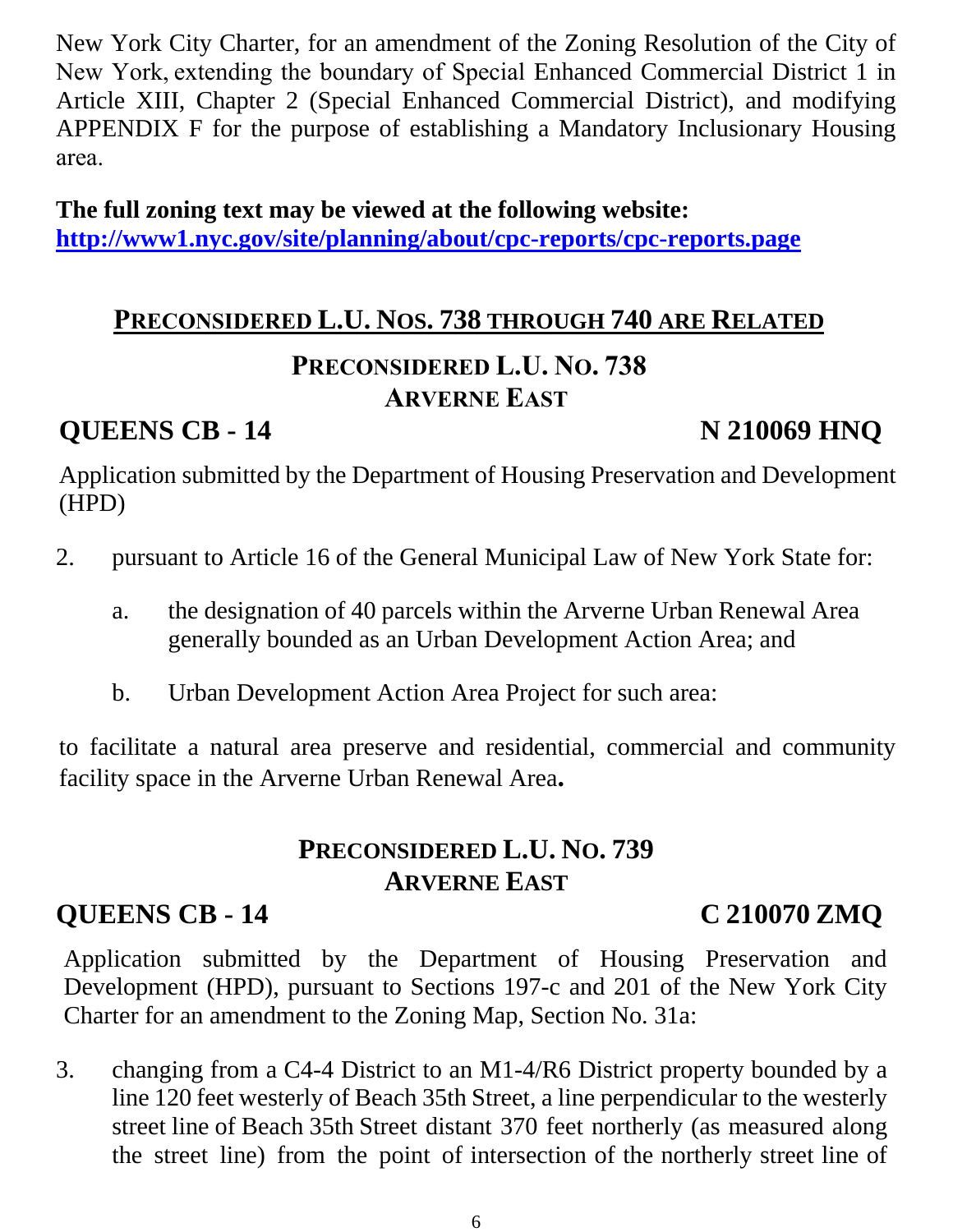Ocean Front Road and the westerly street line of Beach 35th Street, Beach 35th Street, and Ocean Front Road; and

4. establishing a Special Mixed Use District (MX-21) bounded by a line 120 feet westerly of Beach 35th Street, a line perpendicular to the westerly street line of Beach 35th Street distant 370 feet northerly (as measured along the street line) from the point of intersection of the northerly street line of Ocean Front Road and the westerly street line of Beach 35th Street, Beach 35th Street, and Ocean Front Road;

as shown on a diagram (for illustrative purposes only) dated September 14, 2020.

### **PRECONSIDERED L.U. NO. 740 ARVERNE EAST**

### **QUEENS CB - 14 N 210071 ZRQ**

Application submitted by the Department of Housing Preservation and Development (HPD) pursuant to Section 201 of the New York City Charter, for an amendment to the Zoning Resolution of the City of New York to amend Article XII, Chapter 3 (Special Mixed Use District) to establish Special Mixed Use District 21.

**The full zoning text may be viewed at the following website: <http://www1.nyc.gov/site/planning/about/cpc-reports/cpc-reports.page>**

# **L.U. NO. 741 LOWER EAST SIDE CLUSTER**

## **MANHATTAN CB - 3 20215016 HAM**

Application submitted by the Department of Housing Preservation and Development pursuant to Article 16 of the General Municipal Law and Section 577 of Article XI of the Private Housing Finance Law for approval of an urban development action area project, waiver of the area designation requirement, waiver of the requirements of Sections 197-c and 197-d of the New York City Charter, and approval of a real property tax exemption for property located at 406-08 East 10<sup>th</sup> Street (Block 379, Lot 12), 533 East  $11<sup>th</sup>$  Street (Block 405, Lot 46), and 656 East  $12<sup>th</sup>$  Street (Block 394, Lot 37), Council District 2, Community District 3.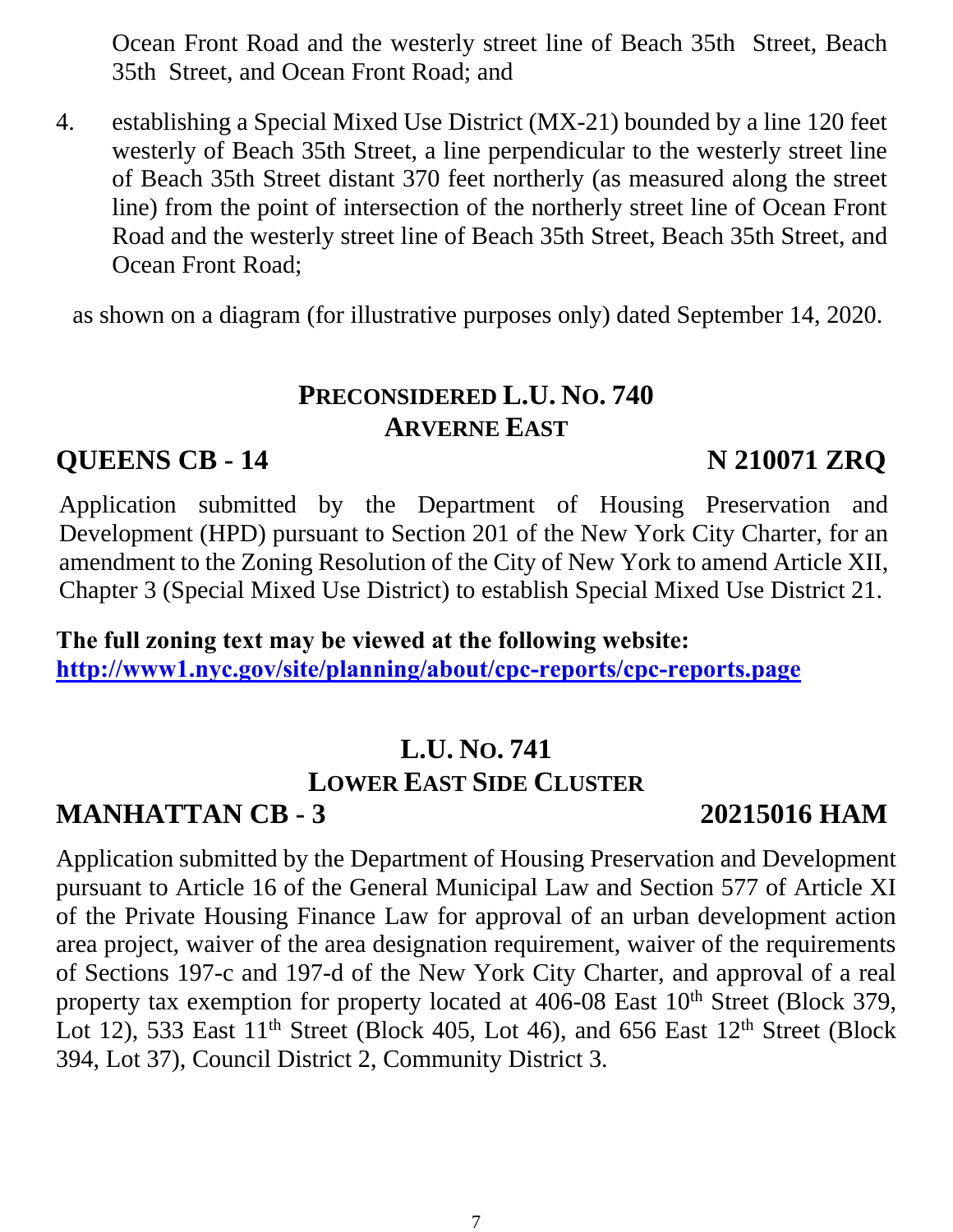# **PRECONSIDERED L.U. NO. 743 HARLEM OPEN DOOR CLUSTER**

## **MANHATTAN CB - 10 C 200276 HAM**

Application submitted by the Department of Housing Preservation and Development (HPD):

- 1. pursuant to Article 16 of the General Municipal Law of New York State for:
	- a. the designation of property located at 2735 Frederick Douglass Boulevard (Block 2045, Lot 13), 2752 Frederick Douglass Boulevard (Block 2032, Lot 2) 131 West 133rd Street (Block 1918, Lot 16), 130 West 134<sup>th</sup> Street (Block 1918, Lot 53) and as an Urban Development Action Area; and
	- b. an Urban Development Action Area Project for such area; and
- 2. pursuant to Section 197-c of the New York City Charter for the disposition of such property to a developer to be selected by HPD;

to facilitate two six-story buildings, one seven-story building, and one ten-story building containing an approximate total of 48 affordable housing units.

### **PRECONSIDERED L.U. NO. 744 HARLEM OPEN DOOR CLUSTER – ARTICLE XI MANHATTAN CB - 10 20215017 HAM**

Application submitted by the New York City Department of Housing Preservation and Development pursuant to Article XI of the Private Housing Finance Law for approval of an exemption from real property taxes for property located at 2735 Frederick Douglass Boulevard (Block 2045, Lot 13), 2752 Frederick Douglass Boulevard (Block 2032, Lot 2), 131 West 133rd Street (Block 1918, Lot 16), and 130 West 134th Street (Block 1918, Lot 53).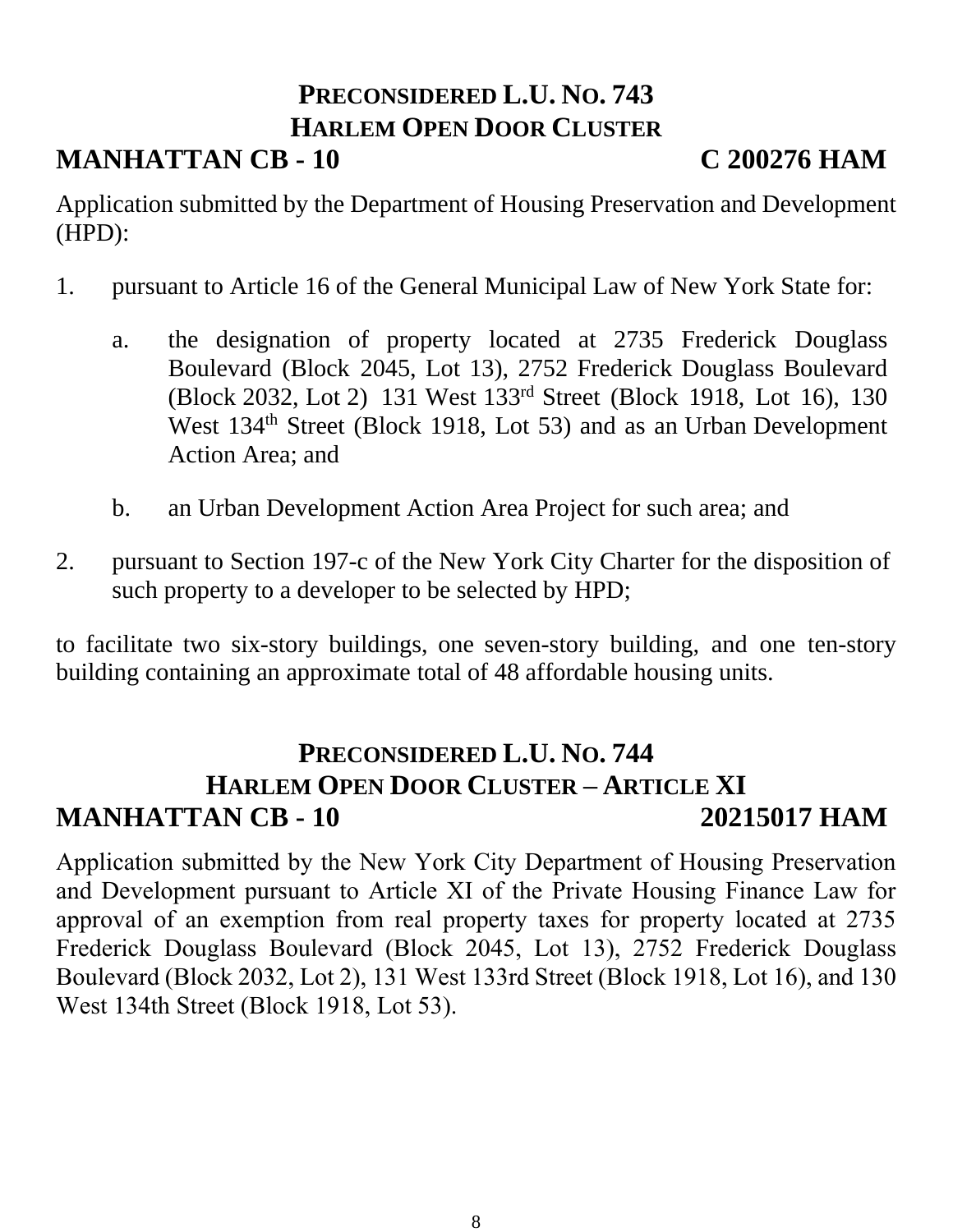### **PRECONSIDERED L.U. NO. 745 HARLEM NCP CB 11 SITE**

# **MANHATTAN CB - 11 C 200277 HAM**

Application submitted by the Department of Housing Preservation and Development (HPD):

- 1. pursuant to Article 16 of the General Municipal Law of New York State for:
	- a. the designation of property located at 2 East 130<sup>th</sup> Street (Block 1754, Lot 68) as an Urban Development Action Area; and
	- b. an Urban Development Action Area Project for such area; and
- 2. pursuant to Section 197-c of the New York City Charter for the disposition of such property to a developer to be selected by HPD;

to facilitate a four-story building containing approximately seven affordable housing units.

#### **PRECONSIDERED L.U. NO. 746 CENTRAL HARLEM INFILL NCP MANHATTAN CB - 10 C 200278 HAM**

Application submitted by the Department of Housing Preservation and Development (HPD)

- 1. pursuant to Article 16 of the General Municipal Law of New York State for:
	- a. the designation of property located at 2803 Frederick Douglass Boulevard (Block 2045, Lot 89), 136 West 137th Street (Block 1921, Lot 49), 203 West 135th Street (Block 1941, Lot 27), 61 West 130th Street (Block 1728, Lot 9), 142 West 129th Street (Block 1913, Lot 52) and 109 West 126th Street (Block 1911, Lot 26) as an Urban Development Action Area; and
	- b. an Urban Development Action Area Project for such area; and
- 2. pursuant to Section 197-c of the New York City Charter for the disposition of such property to a developer to be selected by HPD;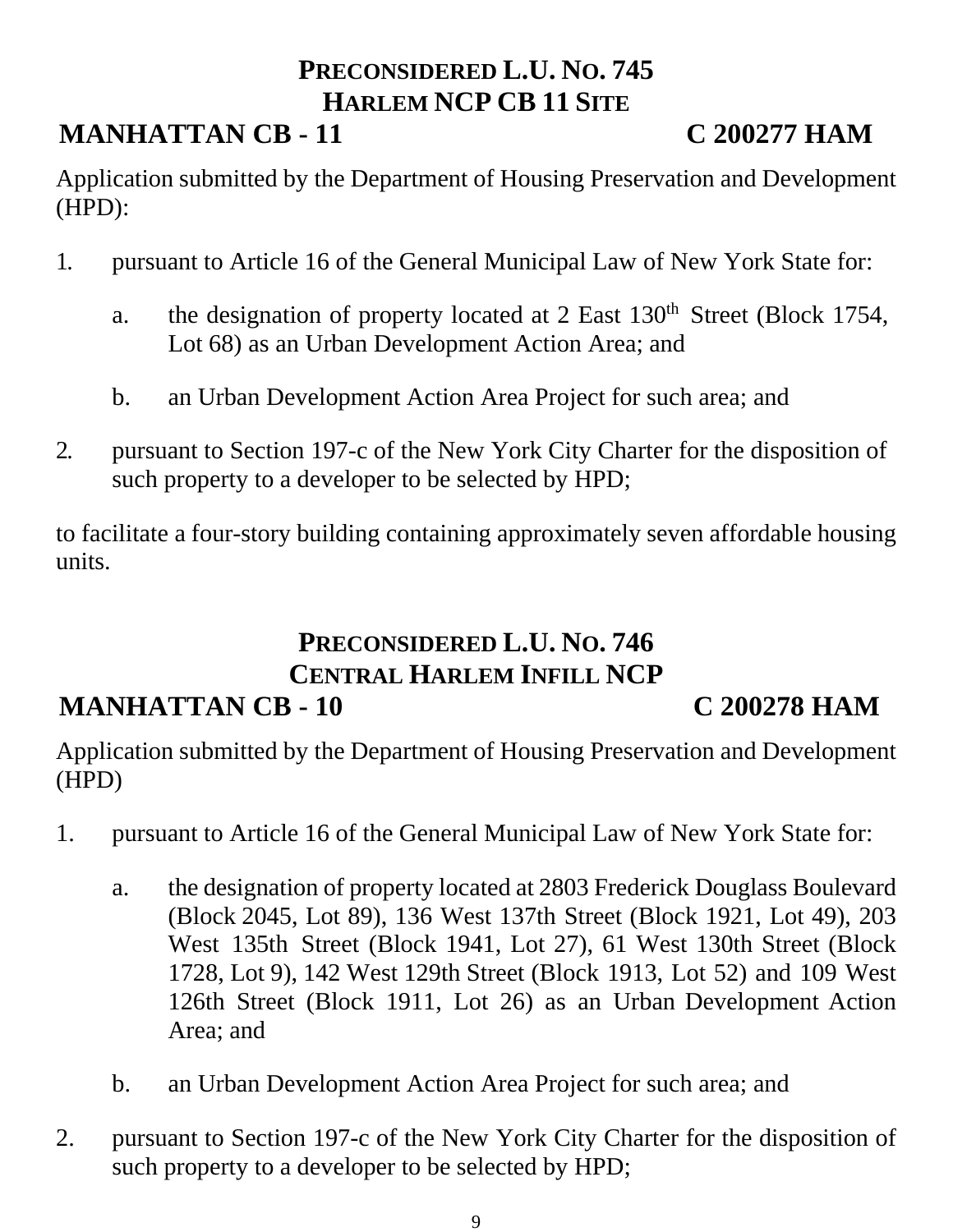to facilitate six buildings containing an approximate total of 58 affordable housing units.

# **PRECONSIDERED L.U. NO. 747 HARLEM NCP WESTERN SITE**

### **MANHATTAN CB - 10 C 200279 HAM**

Application submitted by the Department of Housing Preservation and Development (HPD):

- 1. pursuant to Article 16 of the General Municipal Law of New York State for:
	- a. the designation of property located at  $313$  West  $112<sup>th</sup>$  Street (Block 1847, Lot 13) and as an Urban Development Action Area; and
	- b. an Urban Development Action Area Project for such area; and
- 2. pursuant to Section 197-c of the New York City Charter for the disposition of such property to a developer to be selected by HPD;

to facilitate development of a four-story building containing approximately 7 affordable housing units.

# **PRECONSIDERED L.U. NOS. 748 AND 749 ARE RELATED**

### **PRECONSIDERED L.U. NO. 748 50-25 BARNETT AVENUE REZONING**

### **QUEENS CB - 2 C 200243 ZMQ**

Application submitted by Phipps Houses, pursuant to Sections 197-c and 201 of the New York City Charter for an amendment of the Zoning Map, Section Nos. 9b and 9d, changing from an M1-1 District to an R6A District property bounded by the southerly boundary line of the Long Island Railroad Right-of-Way (Main Line), the northerly centerline prolongation of 52nd Street, Barnett Avenue, and the northerly prolongation of the westerly street line of 50th Street, as shown on a diagram (for illustrative purposes only) dated October 5, 2020, and subject to the conditions of CEQR Declaration E-573.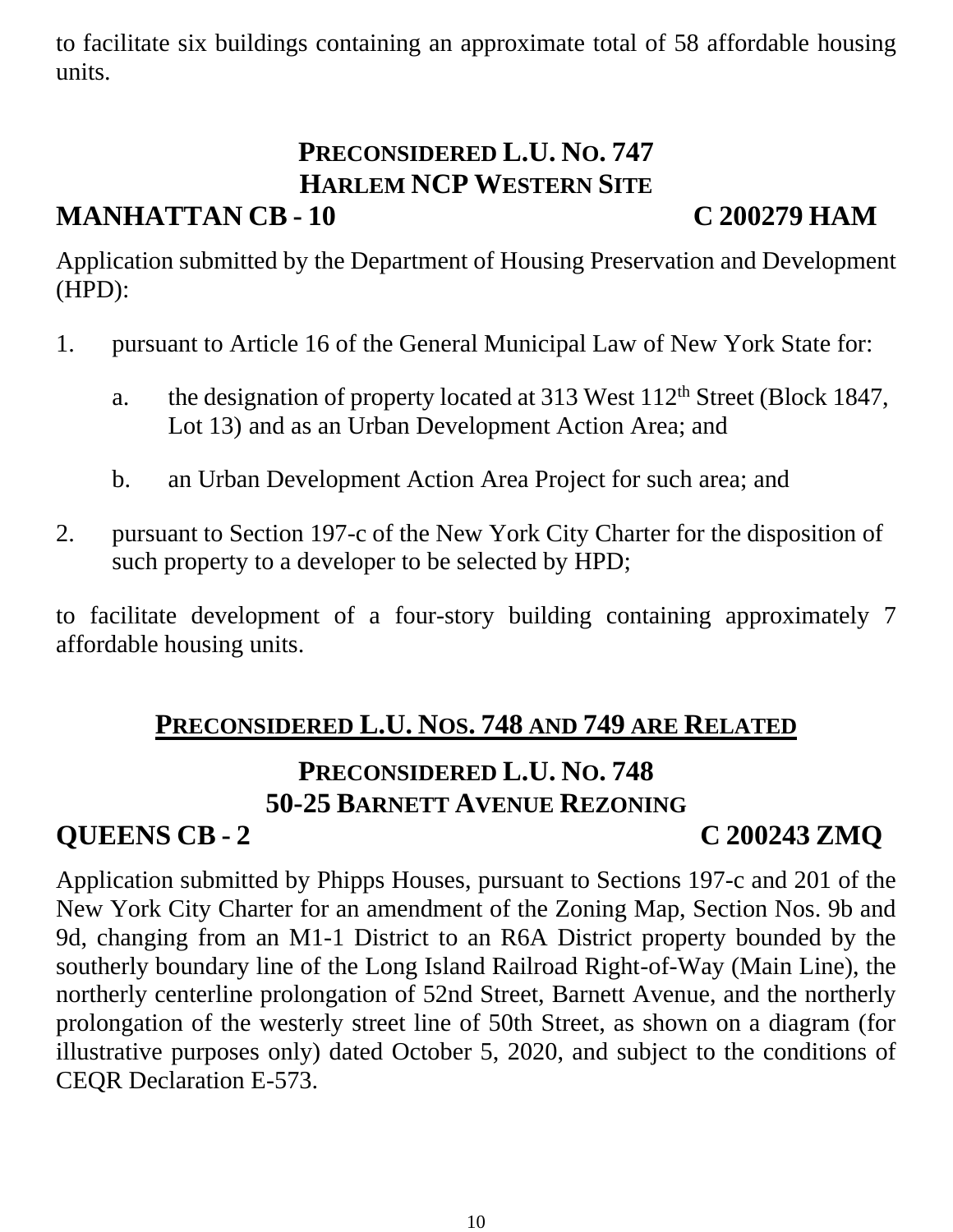### **PRECONSIDERED L.U. NO. 749 50-25 BARNETT AVENUE REZONING**

# **QUEENS CB - 2 N 200244 ZRQ**

Application submitted by Phipps Houses, pursuant to Section 201 of the New York City Charter, for an amendment of the Zoning Resolution of the City of New York, modifying Appendix F for the purpose of establishing a Mandatory Inclusionary Housing Area.

**The full zoning text may be viewed at the following website: <http://www1.nyc.gov/site/planning/about/cpc-reports/cpc-reports.page>**

### **PRECONSIDERED L.U. NOS. 750 AND 751 ARE RELATED**

### **PRECONSIDERED L.U. NO. 750 1099 WEBSTER AVENUE**

# **BRONX CB - 4 C 210103 ZMX**

Application submitted by Webster 1099 Realty, LLC, pursuant to Sections 197-c and 201 of the New York City Charter for an amendment of the Zoning Map, Section No. 3d, by:

- 1. eliminating from within an existing R7-1 District a C1-4 District bounded by a line 100 feet northwesterly of Webster Avenue, East 167th Street, a line midway between Clay Avenue and Webster Avenue, and a line 100 feet southwesterly of East 167th Street;
- 2. changing from an R7-1 District to an R7X District property bounded by a line 100 feet northwesterly of Webster Avenue, East 167th Street, a line midway between Clay Avenue and Webster Avenue, and East 166th Street;
- 3. changing from an M1-1 District to an R7X District property bounded by a line midway between Clay Avenue and Webster Avenue, East 167th Street, Webster Avenue, and East 166th Street; and
- 4. establishing within the proposed R7X District a C2-4 District bounded by a line 100 feet northwesterly of Webster Avenue, East 167th Street, Webster Avenue and East 166th Street;